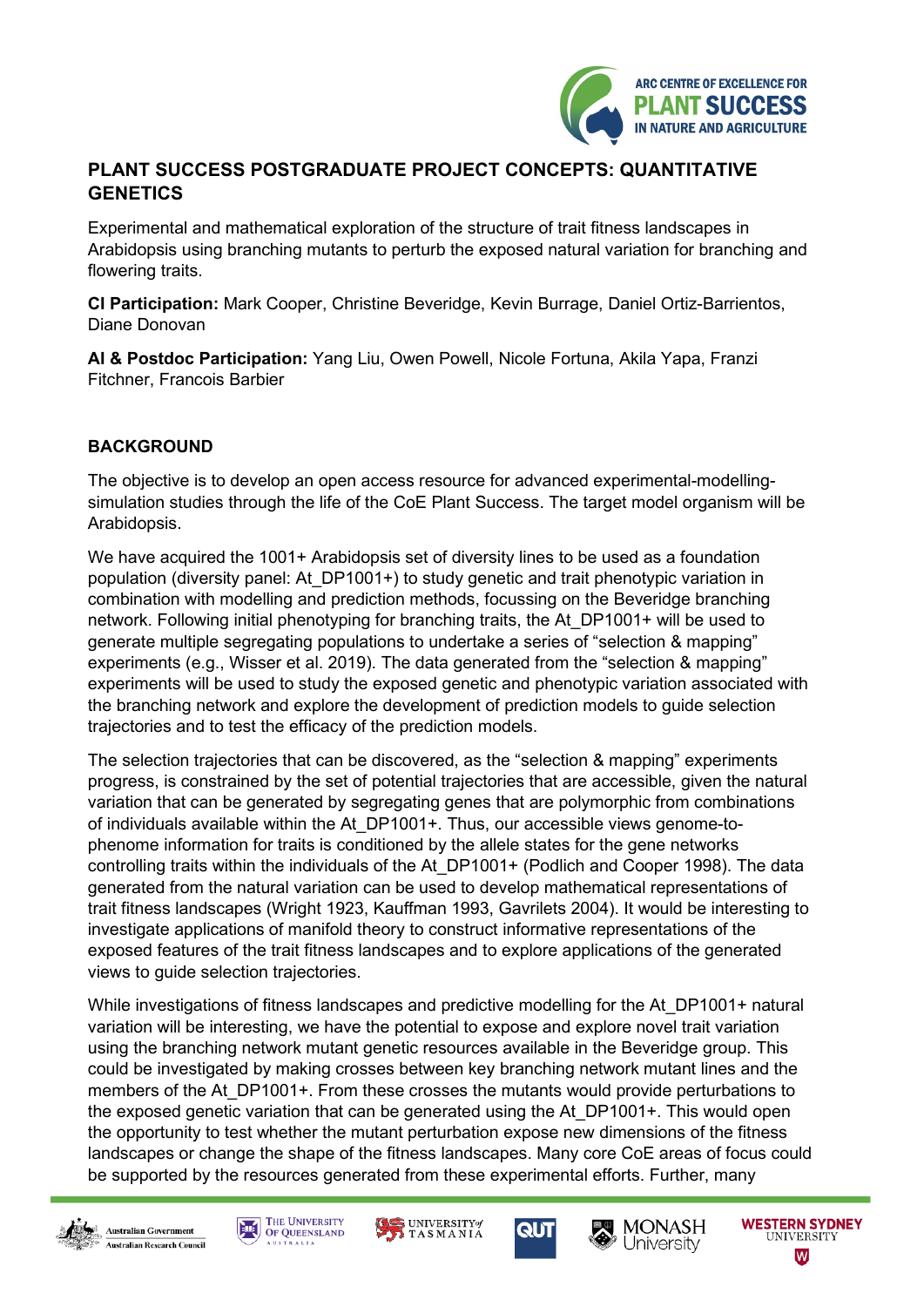

fundamental questions related to predictive modelling of properties of gene networks and their phenotype consequences could be investigated.

## **PROJECT CONCEPTS**

PhD Project Topic 1.

Experimental: Generate and investigate genotype-phenotype variation for branching and flowering traits exposed using branching network mutant perturbations in designed crossing schemes in combination with the At DP1001+ lines. This would be a more classical GWAS and genomic prediction project.

PhD Project Topic 2.

Mathematical: Model fitness landscapes for genetic variation for branching and flowering traits that is exposed using branching network mutant perturbations in designed crossing schemes in combination with the At\_DP1001+ lines. This would be primarily a mathematical modelling and simulation focused project utilising the data generated from PhD project 1.

PhD Project Topic 3.

Experimental-Mathematical: Predict and test refinements of the current Bertheloot et al. ODE model of the branching network using the experimental and data resources generated from PhD project 1. Use the current model and improvements to test predicted selection trajectories. Owen Powell's current investigations and predicted selection trajectories based on the Bertheloot et al. ODE model provide a starting hypothesis. A wide range of alternative modelling approaches could be compared as the experimental data become available.

PhD Project Topic 4.

Quantifying uncertainty and model prediction: In this project you will build ensembles (populations of models) calibrated against a variety of data sets. This will allow for a characterisation of the uncertainty in the model parameterisation and the data. These populations of models will then be stressed by external noise processes representing, for example, stochasticity due to climate, and other forms of temporal, variability. This will allow for a characterisation of the long-term robustness and stability of a population of models to external variability, which will be of significant value in a predictive setting.

## **REFERENCES**

Bertheloot J, Barbier F, Boudon F, Perez-Garcia MD, Péron T, Citerne S, Dun E, Beveridge C, Godin C, Sakr S (2020). Sugar availability suppresses the auxin-induced strigolactone pathway to promote bud outgrowth. New Phytologist 225: 866-879.

Gavrilets S (2004). Fitness Landscapes and the Origin of Species. Princeton University Press, Princeton, NJ, USA.

Kauffman SA (1993). The Origins of Order: Self-Organization and Selection in Evolution. Oxford University Press, New York.